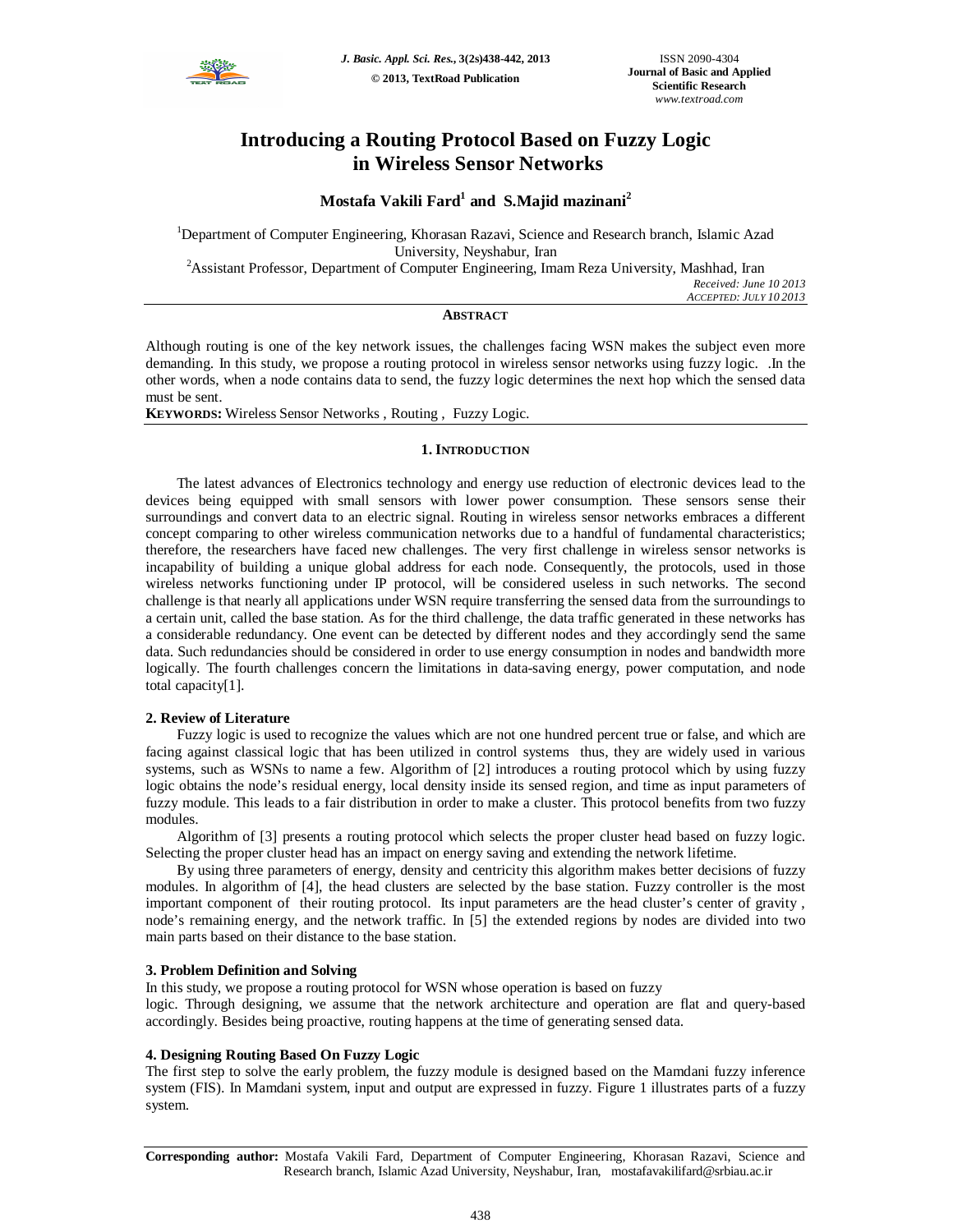Vakili Fard and mazinani, 2013

Fuzzy Inference System(FIS)



**Fig 1.** Fuzzy inference system components

Five parameters Residual energy of node, path traffic, numbers of hops to the base station, packet priorities and received signal strength indicator (RSSI) are input parameters of the fuzzy module. These parameters enter the fuzzy module through neighbour management unit (NMU).Figure 2 illustrates our proposed routing mechanism.



**Fig 2.** Proposed routing mechanism

Figure 3 illustrates the function membership related to the node's residual energy. Table 1 illustrates the information concerning the other membership functions of fuzzy module.



**Fig 2.** Residual energy membership function

According to figure 1, the fuzzy rules are used as one of fuzzy system parts. The following is the general idea of a fuzzy rule:

## **IF Variable Is Set Then Action**

Since we have used the Mamdani FIS in routing designing, to receive satisfying output, we utilize centerof-gravity function in order to dismiss the output from its fuzzy mode. When a node contains sensed data, the NMU provides the requiring information for the fuzzy routing module. The output parameter is considered to be as the node goodness. Thus, the fuzzy inference engine calculates the node goodness value and singles out the most suitable node.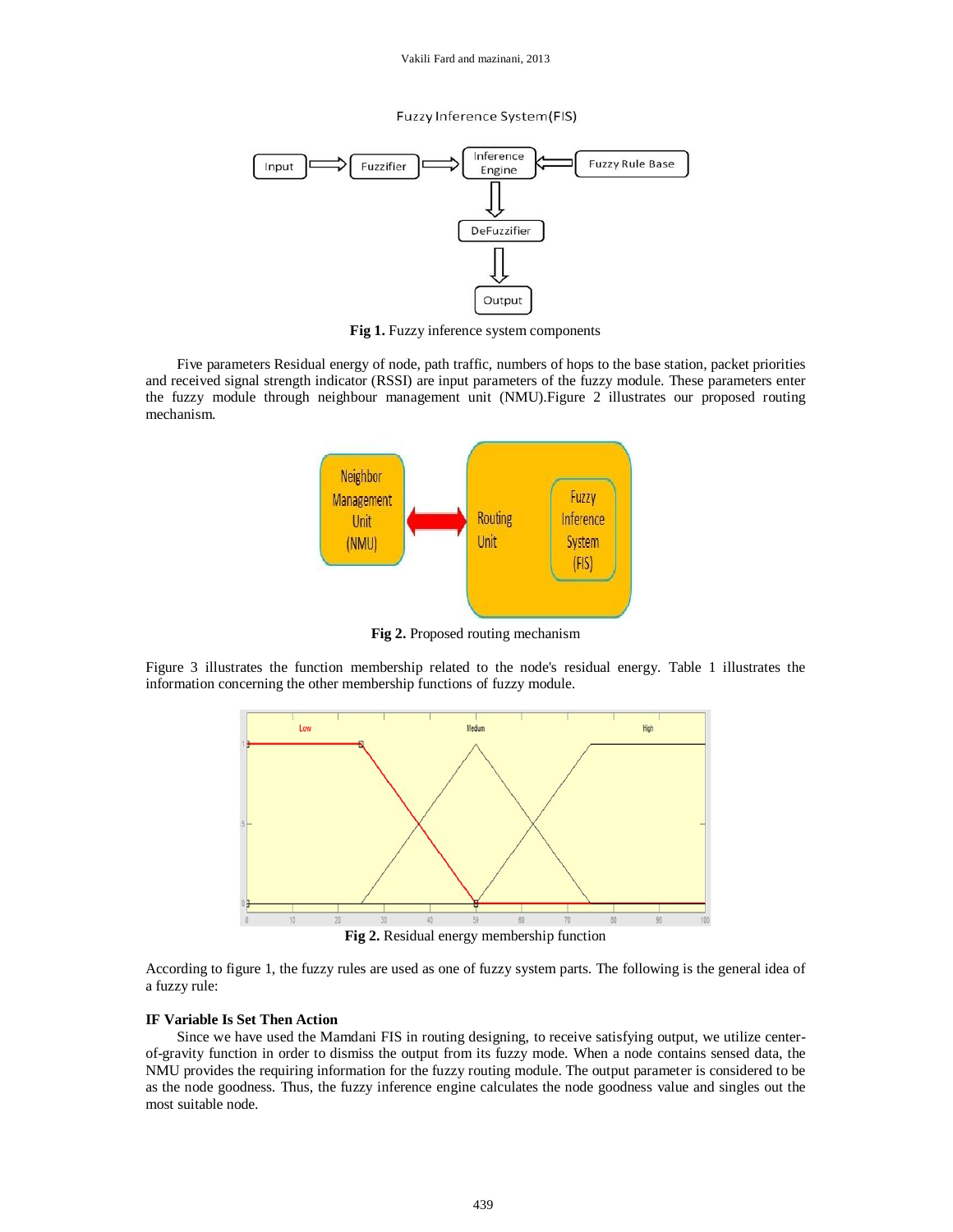|  |  |  | Table 1. Fuzzy module membership function |  |
|--|--|--|-------------------------------------------|--|
|--|--|--|-------------------------------------------|--|

|                        | Low     | <b>Medium</b>                  | High        |
|------------------------|---------|--------------------------------|-------------|
| Path Traffic $(\% )$   | 0 < 40  | $30 < \ 80$                    | 70 < 100    |
| <b>Number Of Hops</b>  | 0 << 3  | 2 < 4                          | 3 < 5       |
| <b>Packet Priority</b> | 0 < 1   | 0.5 < 1.5                      | 1.5 << 2    |
| $RSSI(\%)$             | 0 < 50  | 50 < 75                        | 50 < 100    |
| <b>Node Goodness</b>   | 0 < 0.5 | $0.25 < \frac{< 0.75}{< 0.75}$ | $0.6 \lt 1$ |

#### **5. Reviewing Of Simulation Results**

Having done the simulation in Matlab simulator. Simulation results illustrate in figures 4-8. In figure 4 illustrates the input parameter ratio of residual energy with packet priorities for determining node goodness to select the next hop. According to the figure, when energy is low, the goodness value of node is low for any packet with any priority. With increasing of residual energy, the goodness value of node increases and for packets with high priority the goodness value reaches to the highest point.



**Fig 4.** Residual energy and packet priority

 In figure 5 illustrates the path traffic ratio with hop count for determining node goodness. When the path traffic is light and node count is low, the goodness value of node reaches to its highest point. With increasing of the path traffic, the goodness value decreases. For that node whose hop count is high to the destination and its traffic is heavy, the goodness value of node, comparing to the other nodes, reaches to the lowest point.



**Fig 5.** Path traffic and number of hops

 In figure 6 illustrates the residual energy ratio with path traffic for determining node goodness to choose the next hop. For the node having low residual energy with any level of traffic, the node goodness value of that node is low. The goodness value of node increases, when the residual energy of node increases and the traffic level reduces. For that node with high residual energy which benefits from a light traffic level, the goodness value reaches to the highest possible point.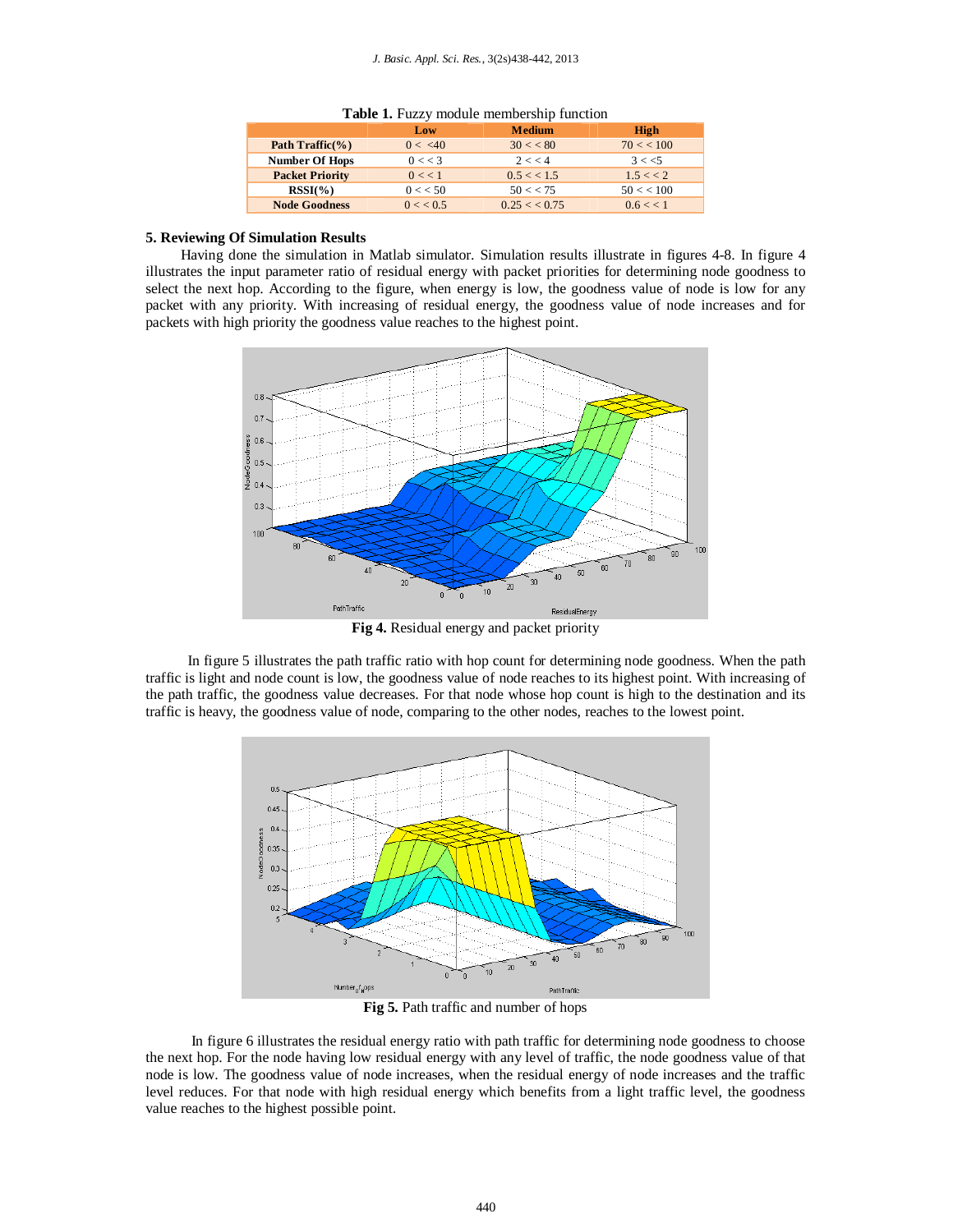In figure 7 illustrates the parameter ratio of packet priorities with the path traffic for determining the goodness value of node. When the path traffic of a node is low, the goodness value of node is high for any level of packet priority. With increasing of traffic scale, the goodness value of that node is good enough only for packets with high priority.

 In figure 8 illustrates parameter ratio of received signal strength indicator from the node with path traffic for determining the next hop. When path traffic is low, the nodes with received signal strength indicator have node goodness where this ratio for high received signal strength indicator reaches to the highest possible point.



**Fig 6.** Residual energy and path traffic







**Fig 8.** Path traffic and RSSI